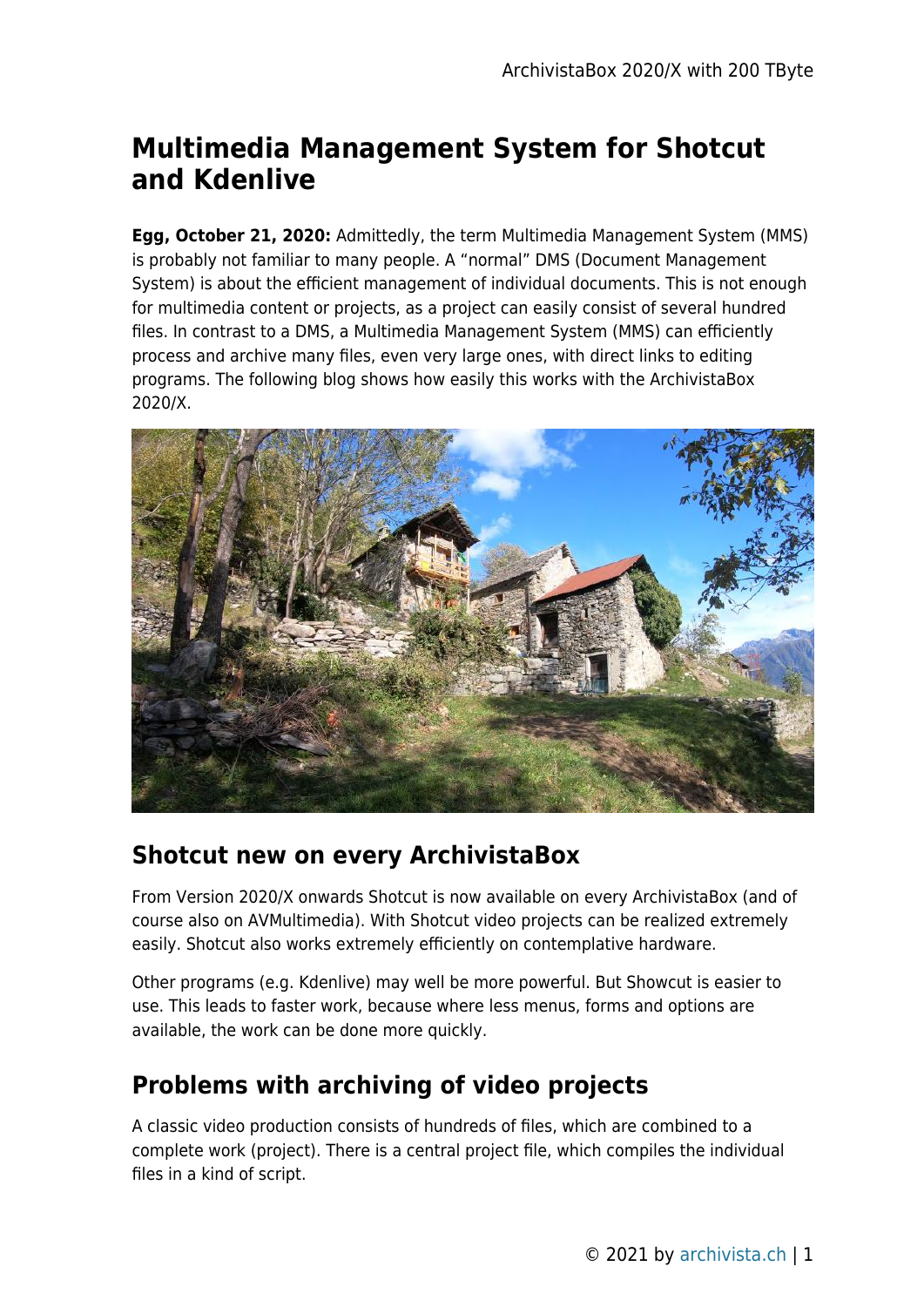In simple terms, the project file contains instructions such as playing video file Y for 15 seconds on track 1 from position 24 seconds and fading in video file Z for 5 seconds from second 20 on track 2 with 50 percent size. It is not easy to do this, because the included files can be spread over different directories and/or hard disks.



If included files are moved and/or deleted later, or if an external hard disk with files is not in direct access, it is almost impossible to post-process a project because the project file can no longer find or play the included files.

It also becomes difficult if, for example, video or audio files are to be used in several projects. Often the required files are stored several times in different project folders. This leads to a considerable additional consumption of memory.

### **ArchivistaBox for Shotcut and Kdenlive**

This is where the ArchivistaBox 2020/X comes in. Both shotcut and Kdenlive projects can now be automatically transferred to the ArchivistaBox with a single tool. The links contained in the project file are analysed. Any files found are transferred to the archive. Each file is checked to ensure that it is not archived.

Archived video projects can be exported again as a project in a new project folder at any time using the 'Export source files' function in ArchivistaDMS. If a project has changed, it is sufficient to upload the new project file to the archive (MMS) again. Only those files that have been newly added or are not yet in the archive are processed or added.

### **ArchivistaBox 2020/X offers support for up to 200**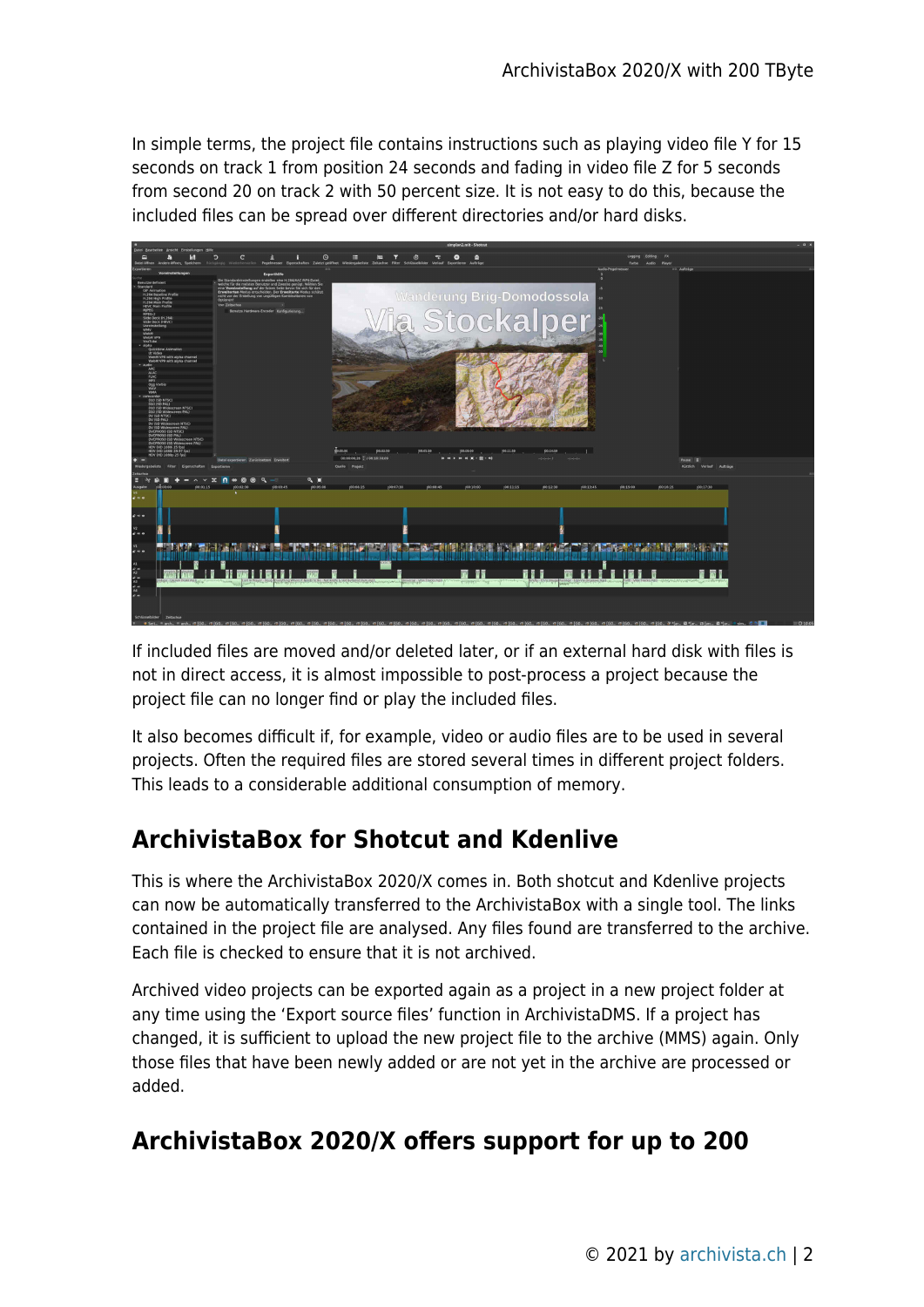# **TByte**

Video projects generate considerable amounts of data. At 4K this is easily 10 GByte per hour. This means that 4K with an 18 TByte hard disk can manage up to 1800 hours of recordings, while FullHD can manage up to 7200 hours.



This is not nothing. However, since, as is well known, each day is 24 hours long and each year 365 or 366 days, this results in 8760 hours per year. This means that the ArchivistaBox would already be fully utilised after less than 10 months. With the 2020/X release additional hard disks can therefore be integrated almost arbitrarily and very flexibly.

The ArchivistaBox 2020/X is now able to manage up to 200 TByte of multimedia content. With 4K this results in around 20,000 hours and with FullHD even 80,000 hours. In order to "penetrate" into such dimensions, each ArchivistaK2 or ArchivistaEverest solution can be extended by an external disk array (ArchivistaBox Lhotse) with up to 10 additional hard disks. The price for the ArchivistaBox Lhotse is (target price) sFr. 800.

### **Via Stockalper: Shotcut example at azurgo.ch**

Thanks to the ArchivistaBox 2020/X an approx. 20 minute film about the walk from Brig to Domodossola on the Via Stockalper could be realised much more efficiently. The result can be found at: **<https://azurgo.ch/aktuelle-touren/via-stockalper>** (FullHD